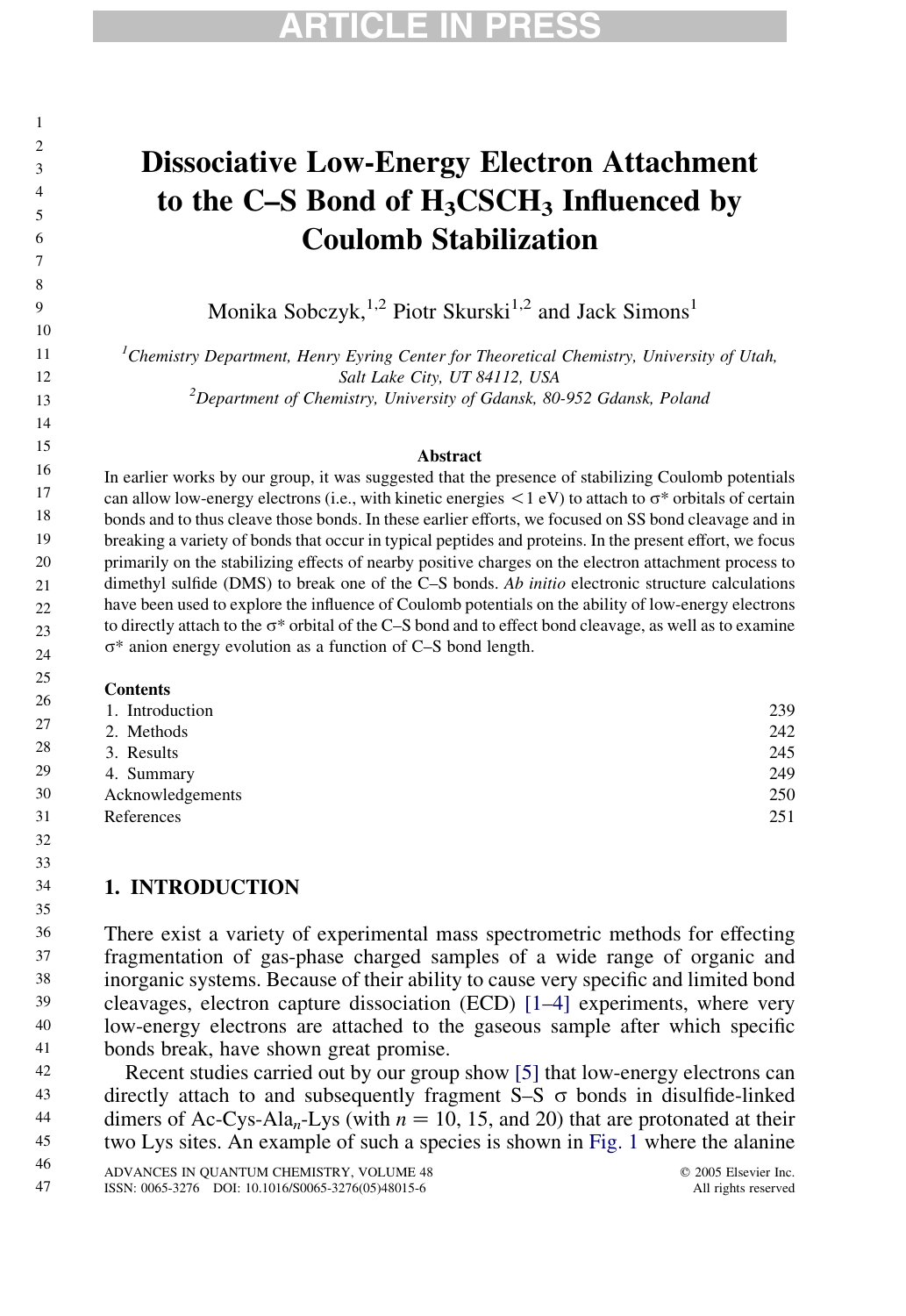240 M. Sobczyk et al.



**Fig. 1.** Structure of an  $(AccA_{15}K+H)_2^{2+}$  disulfide-linked dimer [\[6\].](#page-12-0) The disulfide linkage is at the center and the two protonated sites are at the left and right ends.

helices are marked red, the cystine linkage containing the S–S bond appears in the center, and the two Lys sites are at the termini.

According to the mechanism treated in Ref. [\[5\],](#page-12-0) an excess electron enters the S–S antibonding  $\sigma^*$  orbital to form a metastable anion that can either undergo electron auto-detachment at a rate  $> 10^{14}$  s<sup>-1</sup> or fragment (promptly because of the repulsive nature of the  $\sigma^*$  anion's energy surface) to form an R–S radical and an  $\overline{\phantom{a}}$ S–R<sup> $\prime$ </sup> anion. The yield of bond cleavage per attached electron is governed by competition between fragmentation on the  $\sigma^*$  surface and the auto-detachment process. The ab initio calculations of Ref. [\[5\]](#page-12-0) were carried out on a very simple model of the disulfide shown in Fig. 1, the  $H_3C-S-S-CH_3$  molecule. The  $R-S-S-R'$  neutral and corresponding anion potential energy curves for dimethyl disulfide as functions of the S–S distance are depicted in Fig. 2.

The data shown in Fig. 2 suggest that the near vertical attachment of an electron into the  $S-S \sigma^*$  orbital of MeS–SMe would require an electron with kinetic energy of ca. 0.9 eV and would generate the  $\sigma^*$  anion on a reasonably repulsive part of its energy surface. This results in the well-known dissociative electron attachment (DEA) process [\[7,8\]](#page-12-0) which has been well studied experimentally for MeS–SMe. Figure 2 also suggests that lower-energy electrons can attach to the  $\sigma^*$  S–S orbital



 

Fig. 2. Energies of the dimethyl disulfide neutral (circles) and  $\sigma^*$  anion (triangles) as functions of the S–S bond length  $(A)$  with all other geometrical degrees of freedom relaxed to minimize the energy. 

<span id="page-1-0"></span>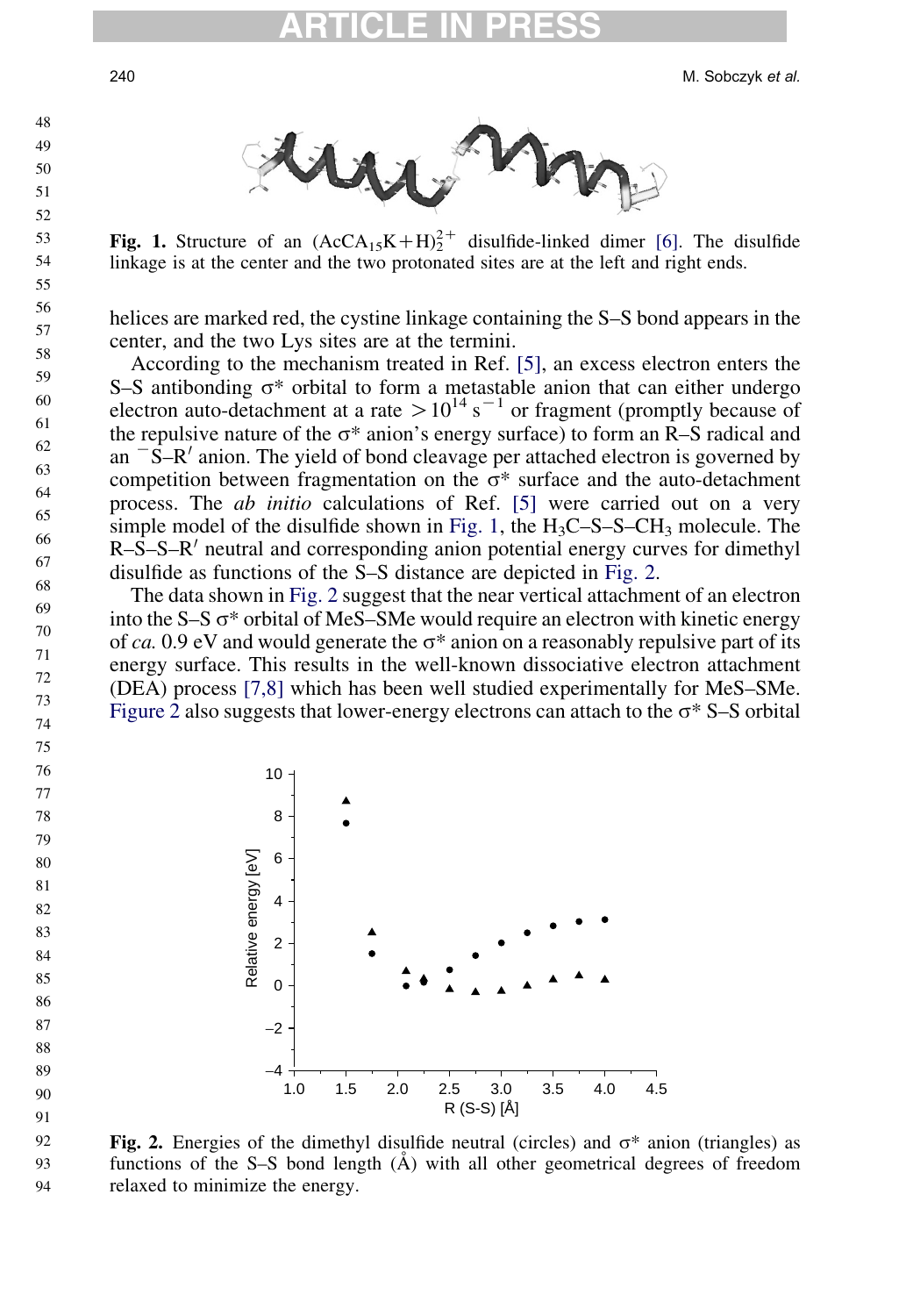Dissociative Low-Energy Electron Attachment to the C-S Bond of H<sub>3</sub>CSCH<sub>3</sub> 241

<span id="page-2-0"></span>but only if the S–S bond is stretched to near 2.25  $\AA$ , which would require ca. 0.5 eV of vibrational excitation. Of course, except at considerably elevated temperatures, such high vibrational excitation is extremely improbable. So, the most likely means by which electrons can enter the  $S-S \sigma^*$  orbital of a room-temperature sample is to have *ca*. 0.9 eV of kinetic energy and to do so in a near vertical manner. 

The effects that proximal positively charged groups can have on the DEA process were the primary focus in Ref. [\[5\]](#page-12-0). Specifically, we considered the Coulomb stabilization that one or more nearby positive groups (e.g., simulating the protonated Lys sites in the molecule shown in [Fig. 1](#page-1-0)) can have on the nascent  $\sigma^*$  anion. As an example of the effects of Coulomb interactions, in Fig. 3 we show the MeS–SMe neutral and MeS–SMe<sup> $-$ </sup>  $\sigma^*$  anion potentials as in [Fig. 2](#page-1-0) but calculated in the presence of two  $+1$  charges each 30 or 10  $\AA$  from the midpoint 



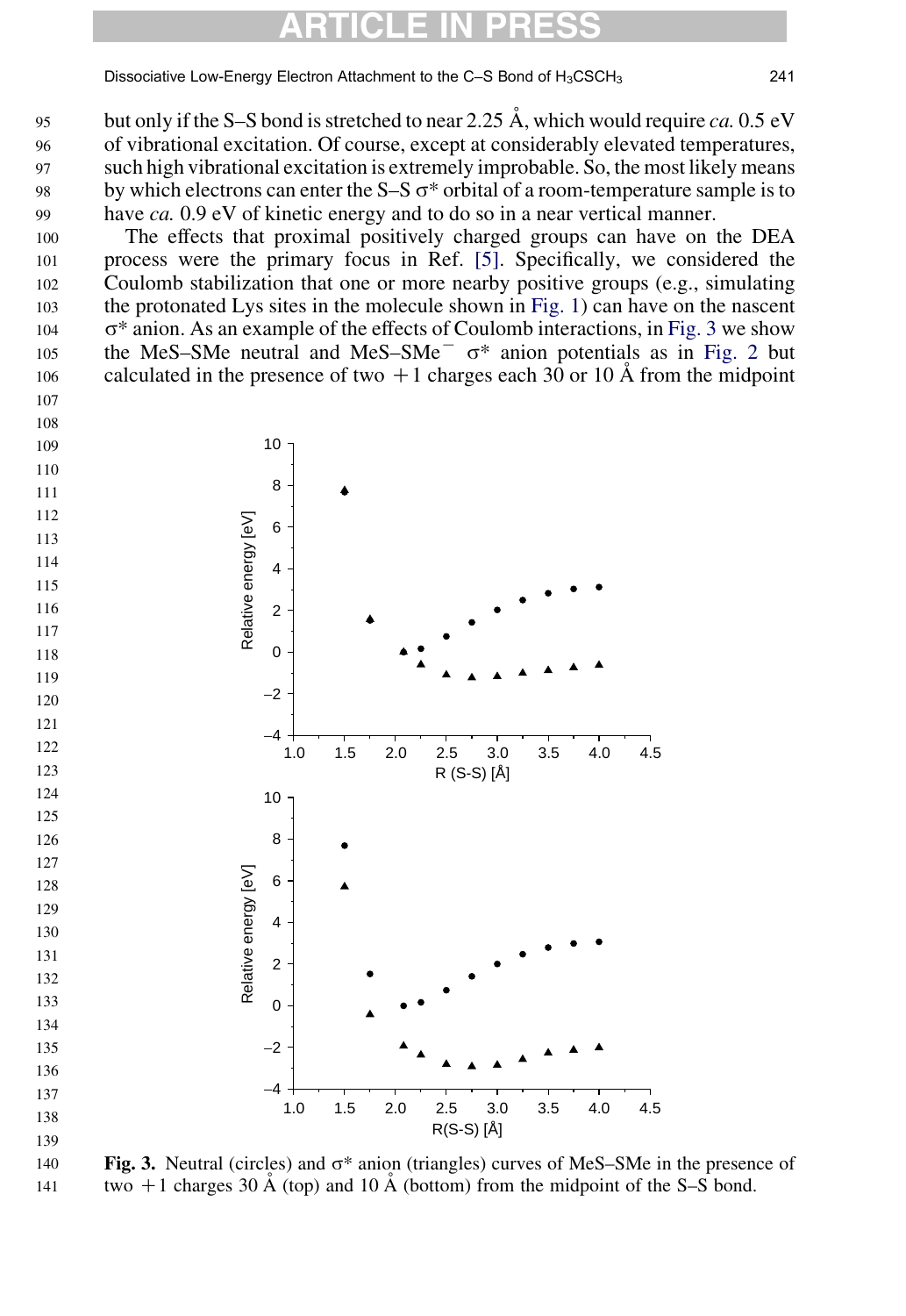of the S–S bond (i.e., one  $+1$  charge on one side of the bond and the other  $+1$ charge in the opposite direction). Clearly, in comparison with [Fig. 2](#page-1-0), the  $\sigma^*$  anion curves in [Fig. 3](#page-2-0) are lowered in energy by a substantial amount relative to the energy of the neutral. This causes the anion curve to intersect the neutral at smaller S–S separations (e.g., at bond lengths that may be accessed in the zero-point vibration of the S–S bond) and at much lower energy. 142 143 144 145 146 147

We have observed that the energy lowering of the  $\sigma^*$  anion curve can, in fact, be estimated in terms of the Coulomb potential produced by the two  $+1$  charges. For example, when the two charges are 30 Å distant, the Coulomb energy at the midpoint of the S–S bond is  $2(14.4 \text{ eV} \text{A}/30\text{A}) = 0.96 \text{ eV}$ ; when the two charges are 10  $\AA$  away, the Coulomb stabilization energy is 2.88 eV. The rigidity of the compounds shown in [Fig. 1](#page-1-0) caused by their helical subunits allowed us to accurately know the distances between the  $S-S$  bond and the two  $+1$  sites, so these species provided excellent support for postulate that our model MeS–SMe compounds were designed to probe. 148 149 150 151 152 153 154 155 156

Based upon the results of such studies, we suggested in Ref. [\[5\]](#page-12-0) that Coulomb potentials produced by nearby positive charges could stabilize the  $\sigma^*$  metastable anion states to an extent that might render them electronically stable. Under such circumstances, the endothermic DEA process illustrated in [Fig. 2](#page-1-0) might be made exothermic or thermo-neutral and thus able to effect bond breakage at a much higher yield. The data of [Fig. 3](#page-2-0) suggest that  $S-S$   $\sigma$  bonds, which require electrons of ca. 0.9 eV to induce DEA in the absence of positive charges, can attach essentially zero-energy electrons to produce S–S bond cleavage if two  $+1$ charges are within 30 Å (or, equivalently, if one  $+1$  charge were within 15 Å). 157 158 159 160 161 162 163 164 165

Our suggestion that proximal positively charged groups can substantially alter the energy requirements and efficiencies of DEA processes can be of great significance to workers who study electron-induced bond fragmentation propensities in, for example, gas-phase mass spectrometric (including ioncyclotron resonance) experiments on charge peptides and proteins. In particular, the use of ECD [\[1–4\]](#page-12-0) methods for fragmenting such bio-molecules gives rise to very specific bond-cleavage patterns but the mechanisms involved are not yet fully understood. In fact, an unusual outcome [\[6\]](#page-12-0) in ECD experiments on the kind of molecule shown in [Fig. 1](#page-1-0) is what motivated us to examine the effects of Coulomb stabilization in the first place. 166 167 168 169 170 171 172 173 174 175

To extend our previous studies of such processes, we decided to examine in the present effort the anion that results from attaching an electron to the C–S  $\sigma^*$  orbital of Me–S–Me shown in [Fig. 4](#page-4-0) as well as the neutral and anion energy surfaces associated with cleaving the C–S bond in the absence and presence of two positive  $+1$  charges at 10, 20, and 30 Å. 176 177 178 179 180

181

#### 182 183 184

#### 2. METHODS

Prior to stretching C–S bond, we optimized the geometry of the anionic Me–S–  $Me$ <sup> $-$ </sup> molecule and parent neutral molecule at the unrestricted second-order Møller–Plesset (UMP2) perturbation level of theory (in order to take into account the effect of electron correlation) with aug-cc-pVDZ basis sets [\[9\].](#page-12-0) We also 185 186 187 188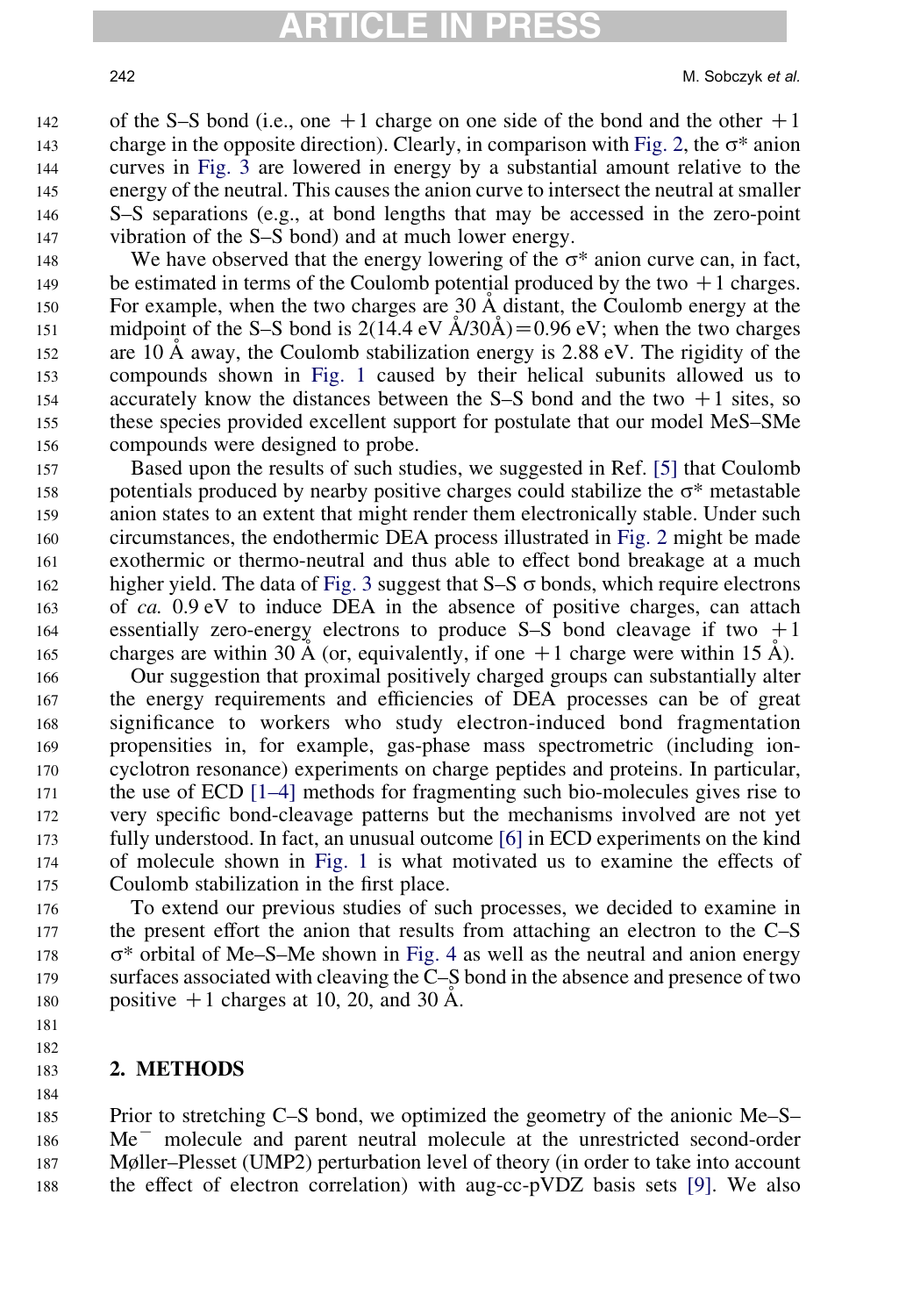Dissociative Low-Energy Electron Attachment to the C-S Bond of H<sub>3</sub>CSCH<sub>3</sub> 243

<span id="page-4-0"></span>

Fig. 4. The singly occupied  $\sigma^*$  molecular orbital of the C–S bond (at  $R_{\text{CS}}=2.5 \text{ Å}$ ) that holds the excess electron of the  $Me-S-Me$  anion.

calculated all vibrational frequencies of the neutral and anionic species to make sure the structures thus found were indeed minima on the energy surface.

In addition, to generate the neutral molecule and anion energies as functions of the C–S bond length  $(R)$ , we performed such UMP2 calculations at a range of R-values using partial geometry optimization, with only the C–S bond distance frozen and all other geometrical degrees of freedom relaxed to minimize the energy. In all calculations, the values of  $\langle S^2 \rangle$  never exceeded 0.7780 (after annihilation) for the doublet states, so we are confident that spin-contamination effects do not have significant influence on our results.

The anion calculations are especially problematic at R-values, where the anion's energy lies above that of the neutral (i.e., when the anion is metastable). In such cases, great care must be taken to avoid having the anion's wave function undergoing variational collapse (i.e., to describe an electron distant from the neutral molecule and having little kinetic energy). When stretching the C–S bond, we had to be careful to monitor the anion's orbital occupancy to guarantee that the  $\sigma^*$  orbital was indeed the singly occupied molecular orbital. At large R-values, this is rather straightforward because, at such distances, the anion is electronically stable. However, at R-values where the C–S  $\sigma^*$  anion's energy lies above that of the neutral molecule, we had to employ special techniques for such an electronically metastable state. 217 218 219 220 221 222 223  $224$ 225 226 227

In the method we used to overcome these problems for metastable anions, we increased the nuclear charges on the two atoms (e.g., C and S, when stretching the C–S bond) involved in the bond cleavage by an amount  $\delta q$  and carried out the anion and neutral calculations. These increased nuclear charges cause the C–S  $\sigma^*$  anion state to be differentially lowered in energy and to thus become electronically stable relative to the neutral molecule. In this way, we were able to make sure that the anion energy and orbital occupancy we obtained in our UMP2 calculations corresponded to the proper  $\sigma^*$  anion. By employing this  $\delta q$ 228 229 230 231 232 233 234 235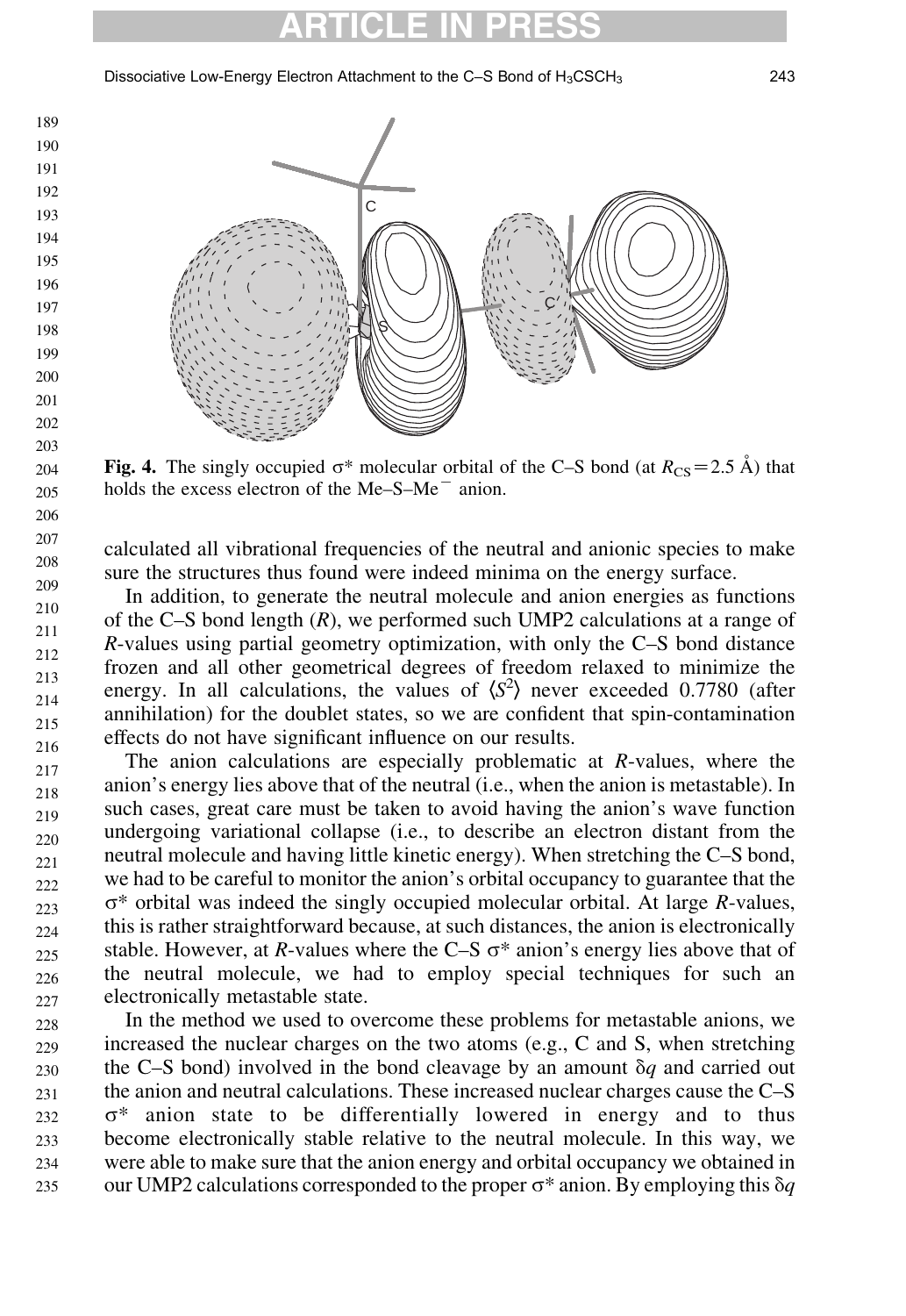

Fig. 5. Plot of the energy of the anion relative to that of the neutral in which an electron is in a C–S  $\sigma^*$  orbital vs. the stabilizing partial charge  $\delta q$  added to the C and S atoms.

charge-increase technique for a range of  $\delta q$  values (e.g.,  $\delta q = 0.1$ –1.0 was typical) within which the  $\sigma^*$  anion is electronically stable, we could then plot the stable energies E ( $\delta q$ ) of the  $\sigma^*$  anion vs.  $\delta q$  and extrapolate to  $\delta q=0$  to evaluate the metastable  $\sigma^*$  anion's energy. An example of such an extrapolation is shown in Fig. 5. 

As a result of such a treatment, we were able to compute the electronic energy of the neutral Me–S–Me molecule as a function of the C–S bond length as well as the electronic energy of the anion state of interest at all R-values. In particular, we were able to evaluate the anion's energy both at geometries where it is electronically stable and where it is metastable, the latter being especially important for estimating the vertical electron attachment energies that relate to DEA processes. 

In addition to carrying out such calculations in the absence of any stabilizing Coulomb potentials, we repeated each calculation with Coulomb potentials present. In all such calculations, we placed two  $+1$  charges at 10, 20, or 30  $\AA$ from the midpoint of the C–S bond, and repeated the evaluation of the neutral and anion energies. 

Because we find that the presence of  $a + 1$  charge stabilizes the anion curves in a highly predictable manner (i.e., by lowering the  $\sigma^*$  curve by 14.4 eV/R, where R is the distance in  $\dot{A}$  to each  $+1$  charge), we can predict the energy and shape of the  $\sigma^*$  anion curve for arbitrary values of the local Coulomb potential. This, in turn, allows us to utilize our findings to predict the effects, for example, of protonated adjacent groups whose distance to a given bond may even fluctuate as the molecule undergoes thermal motions. So, even though we carry out calculations for only certain strengths of the Coulomb potential, we suggest that our data can be used to predict under what Coulomb potentials a given bond will or will not be susceptible to exothermic DEA.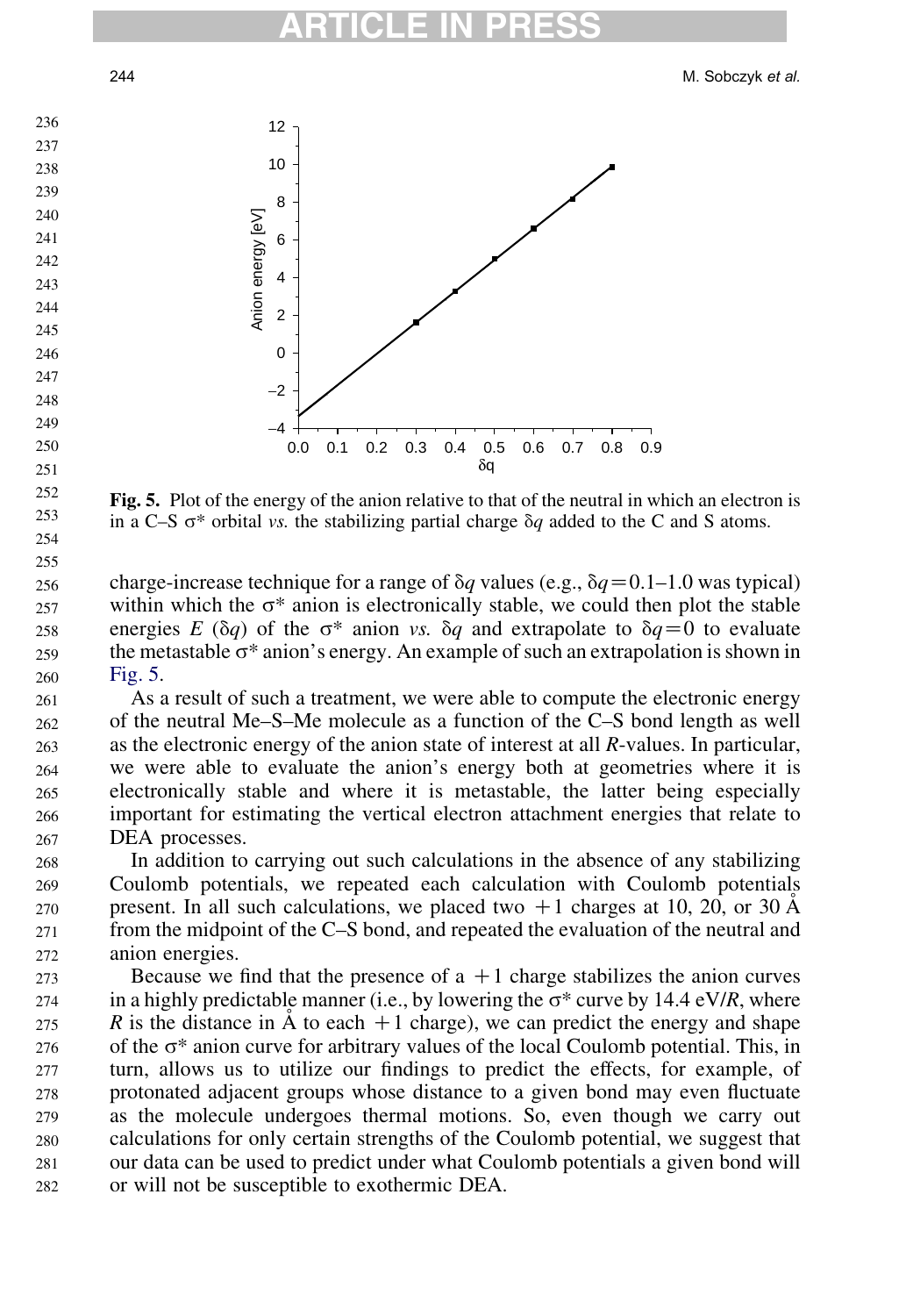Dissociative Low-Energy Electron Attachment to the C-S Bond of  $H_3CSCH_3$  245

In the absence of additional positive stabilizing charges, the electronic instability of the Me–S–Me $^{-}$  anion does not occur for C–S bond lengths larger than 2.37  $\AA$ , where the excess electron is localized on the Me–S fragment. It is known [\[10\]](#page-12-0) that Me–S possesses a positive electron affinity of ca. 1.87 eV which is 1.79 eV larger than the electron affinity of the methyl radical. This difference in the values of the electron affinities directly influences the localization of the excess electron on the  $Me-S-Me^-$  anion during fragmentation. When two positive  $+1$  charges are present, the anionic energy curve is shifted down to lower energies where it remains 'below' the corresponding neutral energy curve for C–S bond lengths larger than  $1.95 \text{ Å}$ . This is because the anion with the singly occupied  $\sigma^*$  orbital shown in [Fig. 4](#page-4-0) is stabilized by the electrostatic Coulomb potential of the positive point charges added. 283 284 285 286 287 288 289 290 291 292 293 294

All of our calculations were performed with the Gaussian98 suite [\[11\]](#page-12-0) of codes on AMD Athlon  $2000 + 1.6$  GHz and Pentium IV 1.7 GHz computers, as well as on SGI Origin2000 and Compaq Sierra systems. The three-dimensional plots of molecular orbitals were generated with the MOLDEN program [\[12\]](#page-12-0). 295 296 297 298

### 3. RESULTS

323

Before discussing the significance of our data, we wish to point out that the C–S bond is a reasonably strong  $\sigma$  bond. As a result, the  $\sigma^*$  anion curve lies high above the neutral curve near the equilibrium bond length of the neutral parent molecule. Therefore, the  $\sigma^*$  anion state has a high energy and a correspondingly very short lifetime (ca.  $10^{-14}$  s or shorter). The short lifetime produces a very broad Heisenberg width and thus makes the determination of the center of the DEA cross-section difficult to determine. Moreover, the short lifetime causes detachment to overwhelm dissociation of the  $\sigma^*$  anion, thus making the bondcleavage yield of the DEA process very low. All of these issues conspire to make DEA data on the bond we are studying very scarce but still existent. 304 305 306 307 308 309 310 311 312 313 314

In [Fig. 6](#page-7-0) we show how the electronic energies of the neutral and anionic systems vary along the C–S bond length with all other internal geometry parameters relaxed to minimize the neutral or anion energy, respectively. These plots allow us to examine where the anion's energy surface lies relative to that of the neutral, which obviously, is directly germane to attachment of a free electron to the  $\sigma^*$  orbital of the C–S bond. 315 316 317 318 319 320

Examining the data used to create [Fig. 6](#page-7-0) in comparison with known experimental values, we conclude that: 321 322

- (i) The dissociation energy for Me–S–Me $\rightarrow$ MeS+Me is 3.28 eV. The experimental estimate of this energy derived from the laser photodissociation and photoionization of DMS is  $3.25 \pm 0.06$  eV [\[13\].](#page-12-0) 324 325 326
- (ii) The electron affinity of MeS is estimated to be 1.81 eV. This value is also in reasonable agreement with the experimental value [\[10\]](#page-12-0) of 1.87 eV. So, we believe that our calculations provide satisfactory results in this case. 327 328 329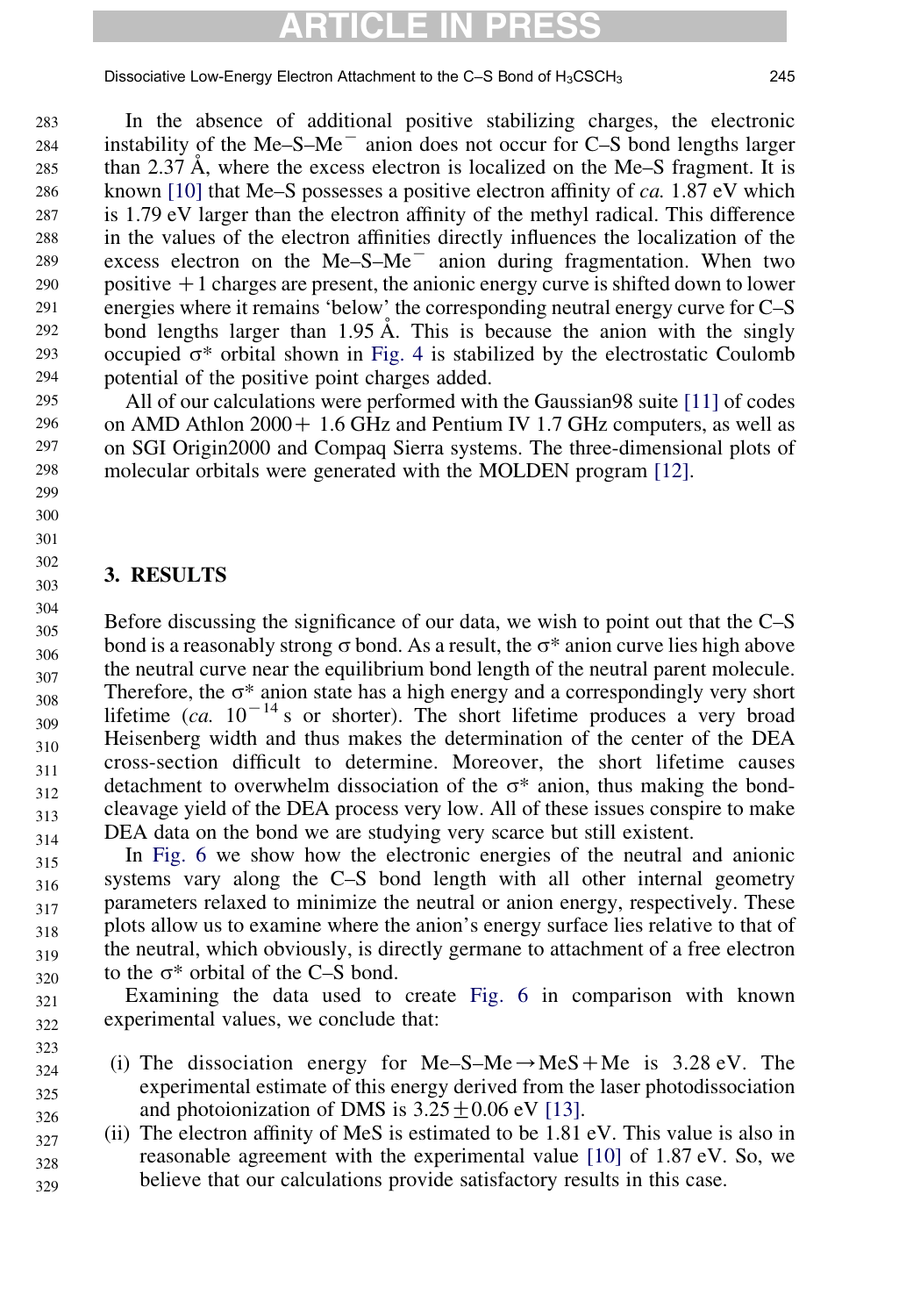<span id="page-7-0"></span>

Fig. 6. Neutral (circles) and  $\sigma^*$  anion (squares) energies as functions of the C–S bond length in the absence of stabilizing charges.

We note that the  $\sigma^*$  anion lies 3.80 eV above the minimum of the neutral species in our calculations, which is somewhat higher than the experimentally determined 3.25 eV value in the DEA yield spectrum [\[7\]](#page-12-0) (although this peak is  $0.5$  eV broad). We also note that the anion and neutral curves cross  $ca. 1.63$  eV above the neutral's minimum. This amount of energy seems to be too high for vibrational excitation of the C–S bond to access at room temperature and thus accessing this crossing point remains unrealizable except at considerably elevated temperatures.

In [Fig. 7](#page-8-0) we show the corresponding neutral and anion curves (n.b., computed at the unrestricted MP2 level) associated with cleaving of the C–S bond when two  $+1$  charges are located 10 Å from the midpoint of the bond being cleaved. The positive charges are used to represent the Coulomb potential presented by two protonated amine sites as, for example, in the dication in [Fig. 1.](#page-1-0) 

We see that in [Fig. 7](#page-8-0) the anion is electronically stable for values of C–S bond larger than 1.95 Å. The anion and neutral curves cross  $ca$ . 0.16 eV above the neutral's minimum. The amount of energy needed to access the crossing here is 10 times smaller than in Fig. 6 and thus can be thermally attainable at room temperature. Note that the energy of the anion relative to the neutral at  $R=1.82 \text{ Å}$ (the neutral's  $R_e$ ) moves from 3.80 eV in Fig. 6 to 1.08 eV in [Fig. 7](#page-8-0). This means that direct vertical attachment would require an electron to have ca. 1 eV of kinetic energy in this case. The 2.72 eV of Coulomb stabilization observed in this case is very close to that predicted by the equation for two positive charges at 10 Å: 2(14.4/(10+ $R_e/2$ )) eV = 2.64 eV. This success of such simple Coulomb stabilization model may be surprising, but we remind the reader that this same kind of model has proven highly successful when used to predict electronic stabilities of anions in the past [\[14\]](#page-12-0).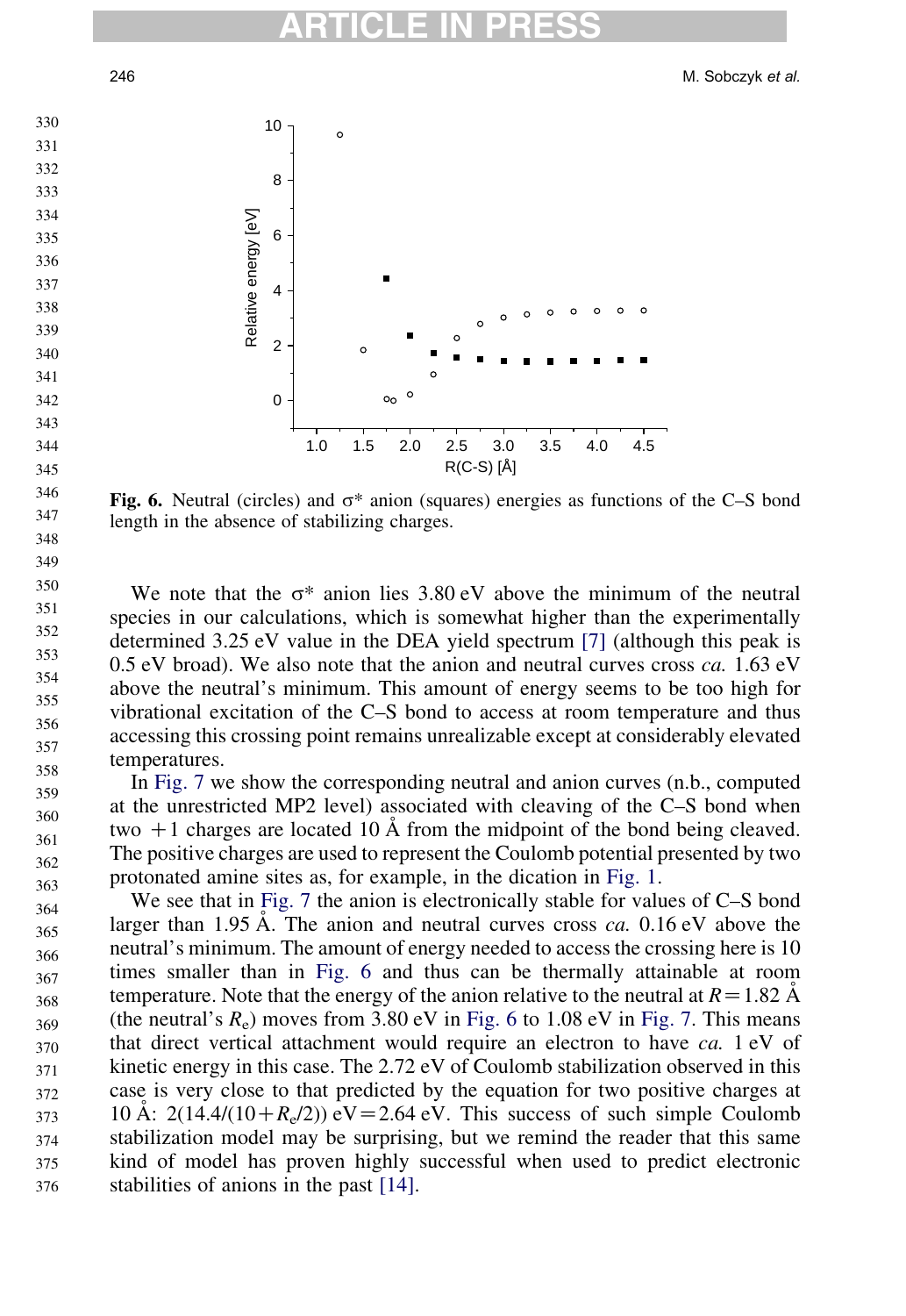<span id="page-8-0"></span>Dissociative Low-Energy Electron Attachment to the C-S Bond of H<sub>3</sub>CSCH<sub>3</sub> 247



Fig. 7. Neutral (circles) and  $\sigma^*$  anion (squares) energies as functions of the C–S bond length when two positive  $+1$  charges are located 10 Å from the midpoint of the bond.

Before examining the results obtained with the two  $+1$  positive charges placed 20 or 30  $\AA$  from the midpoint of C–S bond, let us see what the Coulomb model predicts in those two cases. Specifically, it predicts the anion to be located relative to the minimum of the neutral at the following energies:

| $3.80 - 2(14.4/20.91) = 2.42$ eV with the two +1 charges 20 A away |  |
|--------------------------------------------------------------------|--|
| $3.80 - 2(14.4/30.91) = 2.87$ eV with the two +1 charges 30 A away |  |

In Figs 8 and 9 we show the neutral and  $\sigma^*$  anion curves when two +1 charges are 20 or 30 A˚ from the C–S bond midpoint, and we note that these estimates are indeed quite good.

So, in the two latter cases we expect the C–S bond to be able to attach an excess electron, but only if the electron has 2.4–2.9 eV of kinetic energy or if the C–S bond is vibrationally excited by 0.7–1.0 eV. 

Clearly, even when the two positive sites are only 10  $\AA$  away, the  $\sigma^*$  Me–S–Me anion is not electronically stable with respect to the neutral very near the equilibrium bond length of the neutral. Nevertheless, because the anion–neutral crossing occurs at low energy (i.e., 0.16 eV), direct electron attachment to the C–S bond to effect fragmentation seems to be possible when two positive sites are present and as distant as  $10 \text{ Å}$  and the C–S bond is elongated by vibrational motion. These findings and the Coulomb model that seems to be consistent with them suggest that when the two protonated sites are closer than  $ca$ . 6.67 Å, the  $\sigma_{CS}^*$  anion will be vertically stable [\[15\]](#page-12-0) relative to the neutral, so direct electron attachment of zero-energy electrons would then not require any energy input (e.g., vibrational excitation to access the surface crossing).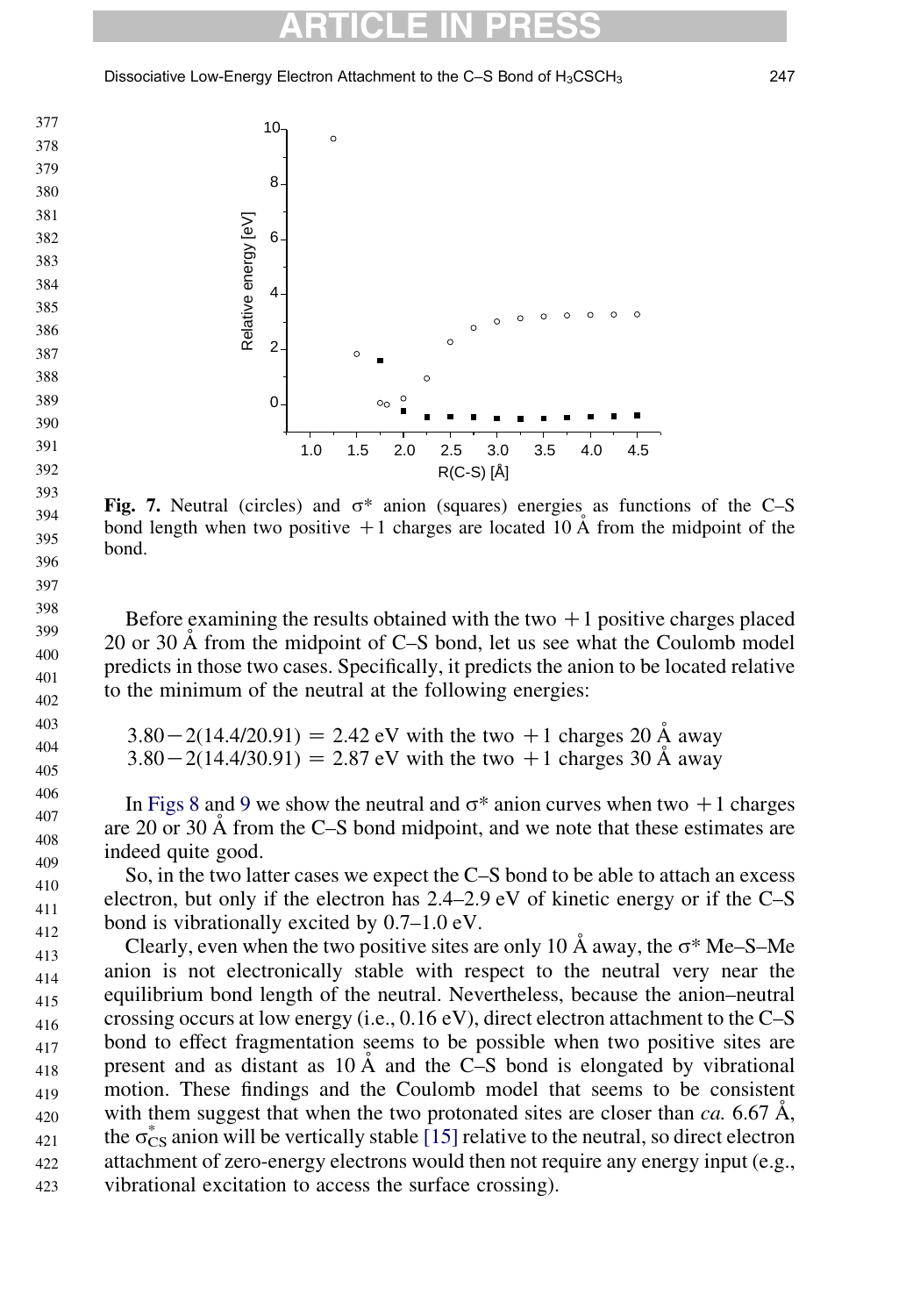M. Sobczyk et al.



Fig. 8. Neutral (circles) and  $\sigma^*$  anion (squares) energies as functions of the C–S bond length when two  $+1$  charges are located 20 Å from the midpoint of the bond.

Because the Coulomb potential plays a central role in the model outlined above, it seems important to examine the full electrostatic potential experienced by an electron as it approaches the C–S bond region. In [Fig. 10](#page-10-0) we show the electrostatic potential for Me–S–Me molecule in the absence of any positive charges, with blue denoting attractive regions and red labeling repulsive regions.



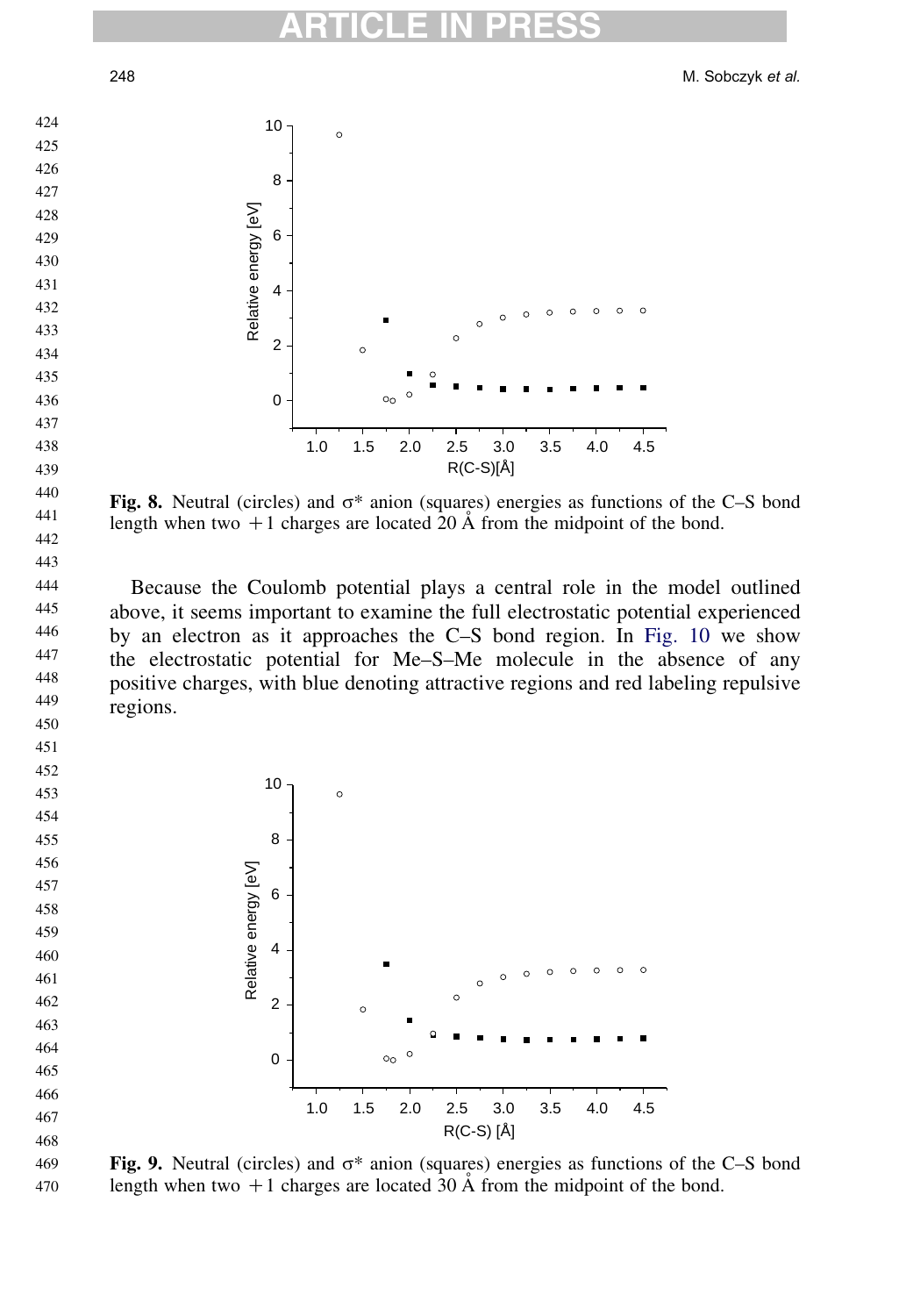Dissociative Low-Energy Electron Attachment to the C-S Bond of H<sub>3</sub>CSCH<sub>3</sub> 249

<span id="page-10-0"></span>

Fig. 10. The electrostatic potential of Me–S–Me molecule. Red regions are repulsive to an electron, blue are attractive.

The region where the lone pair orbitals of the sulfur atom reside is repulsive while the rest of DMS molecule is characterized by attractive potentials. There is no clearly attractive region near the C–S bond that would tend to guide an incident electron toward the  $\sigma_{CS}^*$  orbital because this figure corresponds to the equilibrium C–S bond length and the CS  $\sigma^*$  orbital lies high in energy. However, in cases where the two  $+1$  positive charges are present at 10, 20, or  $30 \text{ Å}$ , an electron is most strongly attracted to regions near these positively charges sites where deep potential wells clearly exist, but our findings suggest that the region of the  $\sigma_{CS}^*$  orbital can also be attractive to such electron, especially when the C–S bond is elongated. 

 

 

#### 4. SUMMARY

 

Direct attachment of an electron to the  $\sigma^*$  orbital of the C–S bond of Me–S–Me shown in [Fig. 4](#page-4-0) has been examined using *ab initio* electronic structure methods.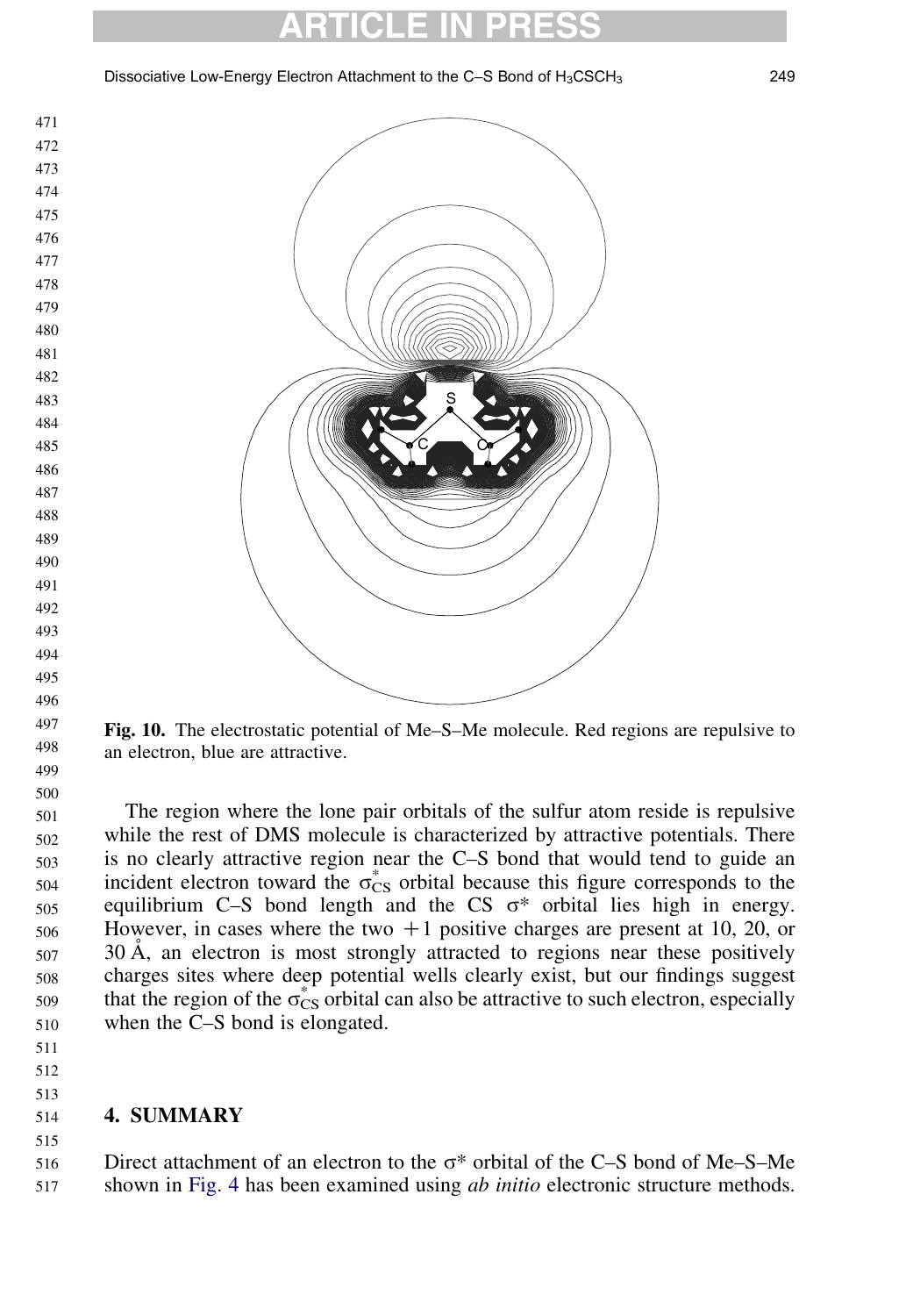250 M. Sobczyk et al.

Particular care has been devoted to establishing a qualitatively correct description of the metastable anion state that arises. 518 519

For the situations in which a C–S bond is cleaved, so Me and MeS radicals are formed, the corresponding  $Me-S^-$  anion has a 1.81 eV positive electron binding energy. 520 521 522

The vertical attachment of an electron to the  $\sigma^*$  orbital of this bond is highly endothermic in the absence of Coulomb stabilization and requires the electron to have a kinetic energy of ca. 3.80 eV (experiments probing the position of the  $\sigma^*$ shape resonance give somewhat lower values). Even when Coulomb stabilization of 2.88 eV is present (i.e., equivalent to two  $+1$  charges 10 Å distant or one +1 charge 5 Å away), the  $\sigma^*$  anion curve lies vertically 1.08 eV above the neutral and intersects the neutral at a distance of 1.95  $\AA$  and 0.16 eV above the neutral's minimum. It therefore seems unlikely that such strong  $\sigma$  bond will be susceptible to cleavage by a direct low-energy  $( $3 \text{ eV}$ )$  DEA mechanism when positive charges are absent. To effect exothermic vertical attachment to such a  $\sigma$ bond lying  $>$  3.80 eV above the neutral, one would have to have, for example, a protonated amine site within  $6.67 \text{ Å}$ . Of course, one can imagine multiply protonated species for which the total Coulomb stabilization at the  $\sigma$  bond site could move that site's  $\sigma^*$  anion below the corresponding neutral, but such cases are probably not common. The species shown in [Fig. 1](#page-1-0) represents such an unusual case in which two  $+1$  charges as distant as 30 Å are able to allow direct DEA to occur. It is the weakness of the S–S bond (which causes the energy of the  $\sigma^*$  orbital to be low lying) and the magnitude (ca. 1.8 eV) of the EA of the  $S-R'$  radical formed upon bond cleavage that make this case special. 523 524 525 526 527 528 529 530 531 532 533 534 535 536 537 538 539 540 541 542

For the very strong C–S  $\sigma$  bond whose data are summarized in [Figs 6–9](#page-7-0), the bond strengths and radical EAs do not combine to permit efficient direct DEA when low-energy (i.e.,  $\langle 3 \rangle$  electrons are involved. We therefore expect that Coulomb-assisted C–S bond DEA will not be effective in gaseous peptide samples except for bonds that happen to be very near two or more protonation sites. That is, our data suggest that direct low-energy electron attachment to and subsequent cleavage of the  $C-S$   $\sigma$  bond is not likely except for highly positively charged samples. So, the results presented here seem to offer good insight into one aspect of the ECD process and they provide a means by which one can estimate (based on a simple Coulomb energy formula) which bonds may be susceptible to cleavage by low-energy electron attachment. 543 544 545 546 547 548 549 550 551 552 553 554

555

556 557

559

#### ACKNOWLEDGEMENTS 558

This work was supported by NSF, Grant Nos. 9982420 and 0240387 to J.S., and by the Polish State Committee for Scientific Research (KBN), Grant No. DS/ 8371-4-0137-4 to P.S. Significant computer time provided by the Center for High Performance Computing at the University of Utah and by the Academic Computer Center in Gdansk (TASK) is also gratefully acknowledged. 560 561 562 563 564